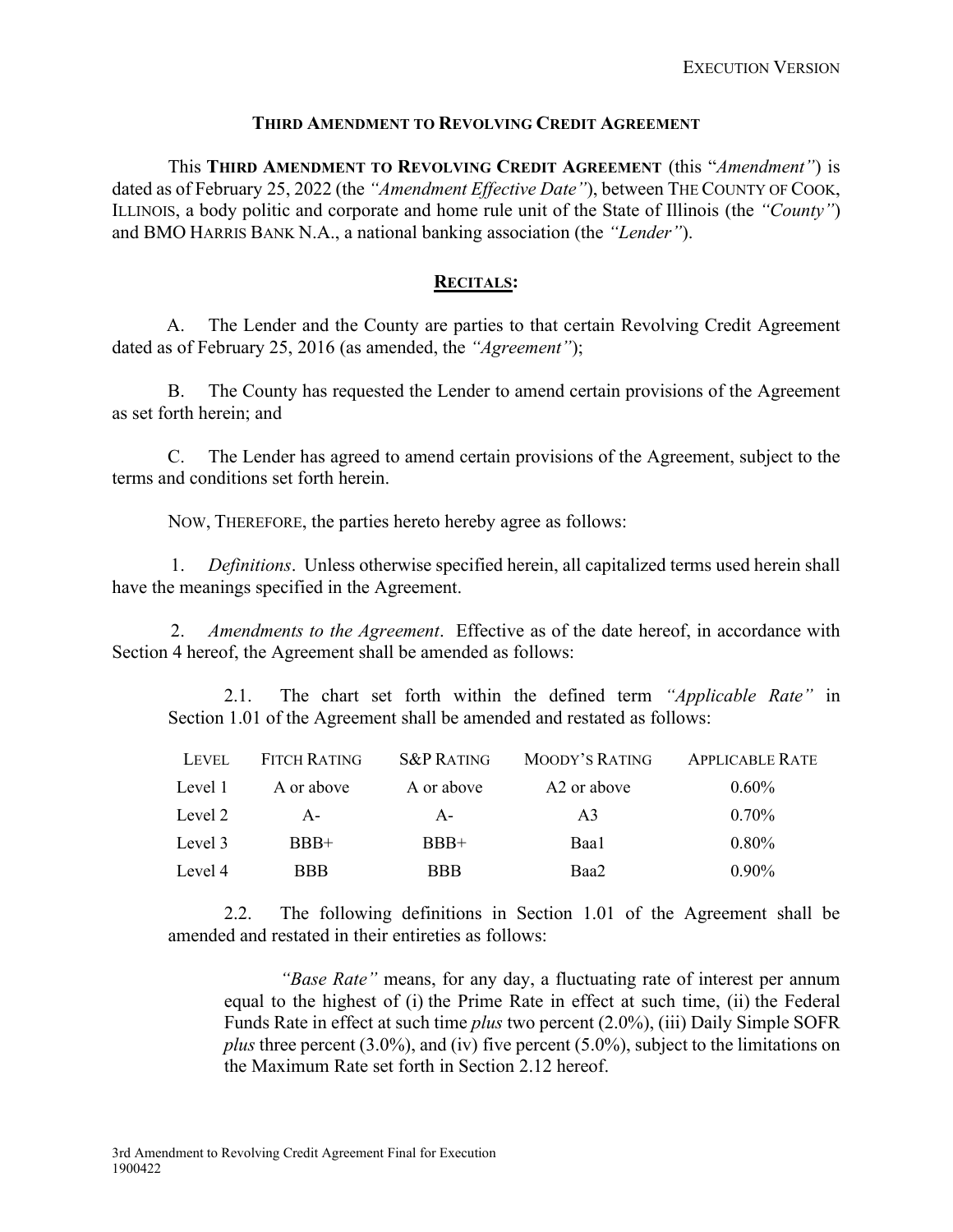*"Business Day"* means a day which is not (a) a Saturday, Sunday or legal holiday on which banking institutions in New York, New York or Chicago, Illinois are authorized by law to close, and (b) a day on which the New York Stock Exchange or the Federal Reserve Bank is closed.

*"Commitment Termination Date"* means the earliest of:

(a) February 25, 2025, or such later date as may be established pursuant to Section 2.11 hereof; and

(b) the date the Commitment is reduced to zero pursuant to Section 2.04 or Section 7.02 hereof.

*"Type"* means with respect to a Loan, its character as a Floating Rate Loan or a SOFR Rate Loan.

2.3. The definitions of *"Eurodollar Rate," "Eurodollar Rate Loan," "LIBOR Quoted Rate"* and *"Reserve Percentage"* are hereby deleted in their entirety from Section 1.01 and all other provisions of the Agreement.

2.4. Section 1.01 of the Agreement shall be amended by the addition of the following definitions in the correct alphabetical order to read as follows:

*"Benchmark Transition Event"* means the occurrence of one or more of the following events with respect to SOFR Rate (as determined by Lender in its sole discretion): (a) the SOFR Rate is no longer available or published, (b) SOFR Administrator or a governmental authority having jurisdiction over the Lender has made a public statement that the SOFR Rate shall no longer be made available, used or advisable for determining interest rates for loans, or (c) loans are currently being executed containing, or loans that include benchmark replacement language similar to that contained in this Agreement are being executed or modified (as applicable) to incorporate or adopt, a new benchmark interest rate to replace the SOFR Rate referred therein.

*"Change Date"* has the meaning set forth in Section 2.06(a) hereof.

*"Daily Simple SOFR"* means, for any day, the SOFR Rate, with the conventions for this rate (which include a lookback) being established by the Lender in accordance with the conventions for this rate selected or recommended by the Relevant Governmental Body for determining "Daily Simple SOFR" for business loans; *provided,* that if the Lender decides that any such convention is not administratively feasible for the Lender, then the Lender may establish another convention in its reasonable discretion.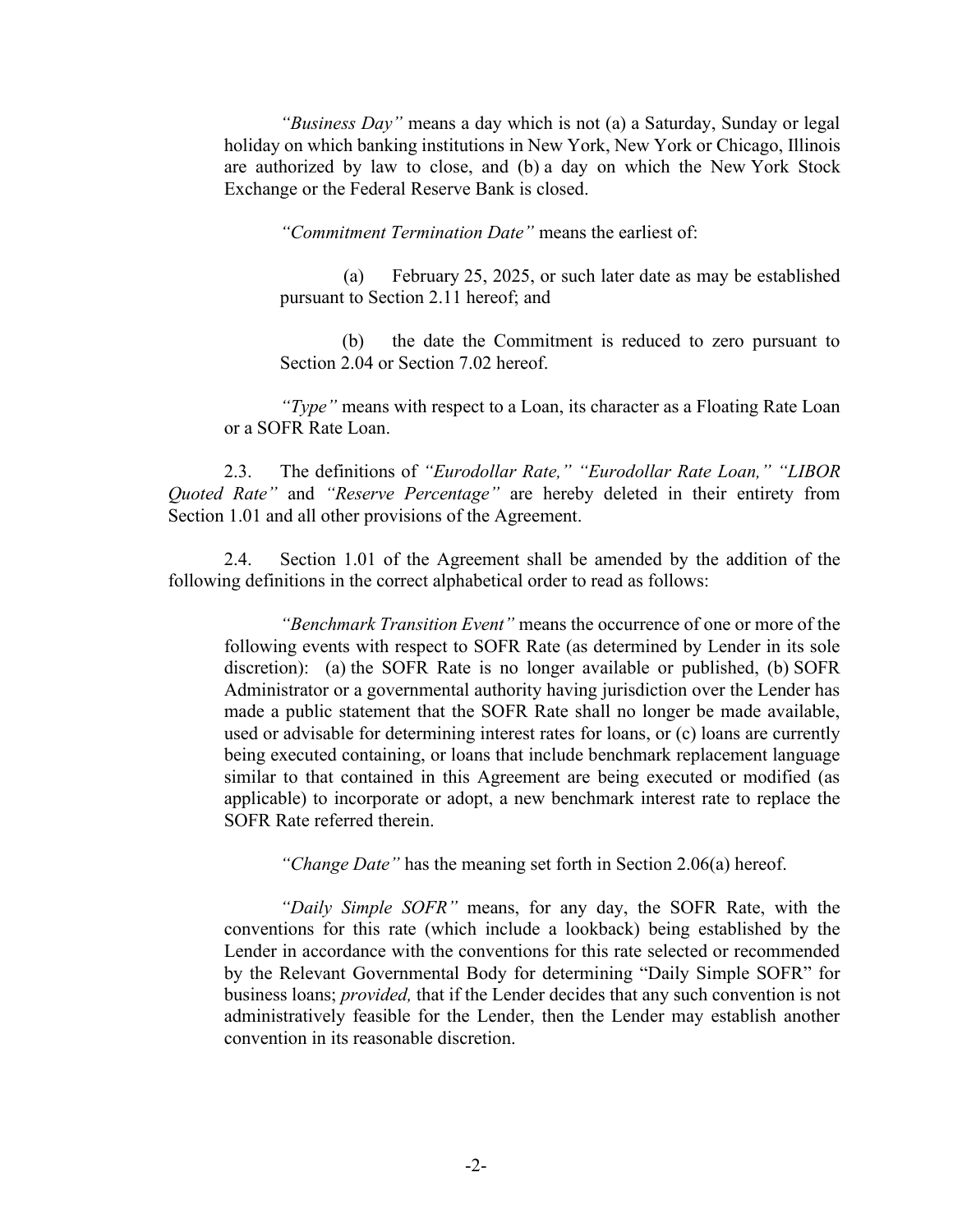*"Relevant Governmental Body"* means the FRB and/or the Federal Reserve Bank of New York, or a committee officially endorsed or convened by the FRB and/or the Federal Reserve Bank of New York, or any successor thereto.

*"SOFR Administrator"* means CME Group Benchmark Administration Limited (CBA) (or a successor administrator of the SOFR Rate selected by the Lender in its reasonable discretion).

*"SOFR Rate"* the one month forward-looking secured overnight financing rate published by the SOFR Administrator two (2) U.S. Government Securities Business Days prior to each Change Date; *provided* that, if the SOFR Rate determined as provided shall ever be less than the 0.0%, then the SOFR Rate shall be deemed to be 0.0%. Each determination made by the Lender of the SOFR Rate shall be conclusive and binding absent manifest error.

*"SOFR Rate Loan"* means a Loan bearing interest based on the SOFR Rate, other than pursuant to clause (iii) of the definition of the Base Rate.

*"U.S. Government Securities Business Days"* means any day except for a Saturday, Sunday or a day on which the Securities Industry and Financial Markets Association (or any successor or replacement organization) recommends that the fixed income departments of its members be closed for the entire day for purposes of trading in U.S. government securities.

2.5. The chart set forth within the defined term *"Unutilized Fee Rate"* in Section 1.01 of the Agreement shall be amended and restated as follows:

| LEVEL   | FITCH RATING | <b>S&amp;P RATING</b> | MOODY'S RATING APPLICABLE RATE |          |
|---------|--------------|-----------------------|--------------------------------|----------|
| Level 1 | A or above   | A or above            | A <sub>2</sub> or above        | $0.15\%$ |
| Level 2 | $A -$        | $A -$                 | A <sub>3</sub>                 | $0.25\%$ |
| Level 3 | $BBB+$       | $BBB+$                | Baa1                           | $0.35\%$ |
| Level 4 | <b>BBB</b>   | <b>BBB</b>            | Baa2                           | $0.45\%$ |

2.6. Section 2.01 of the Agreement shall be amended and restated in its entirety to read as follows:

*Section 2.01. Loans.* Subject to the terms and conditions set forth herein, the Lender agrees to make loans (each such loan, a *"Loan"*) to the County from time to time, on any Business Day during the Availability Period, in an outstanding aggregate amount not to exceed at any time the Commitment Amount; *provided, however,* that after giving effect to any Borrowing, the Total Outstandings will not exceed the Commitment Amount. Subject to the other terms and conditions hereof, the County may borrow under this Section 2.01, prepay under Section 2.03, and reborrow under this Section 2.01. Loans shall be SOFR Rate Loans, or, if the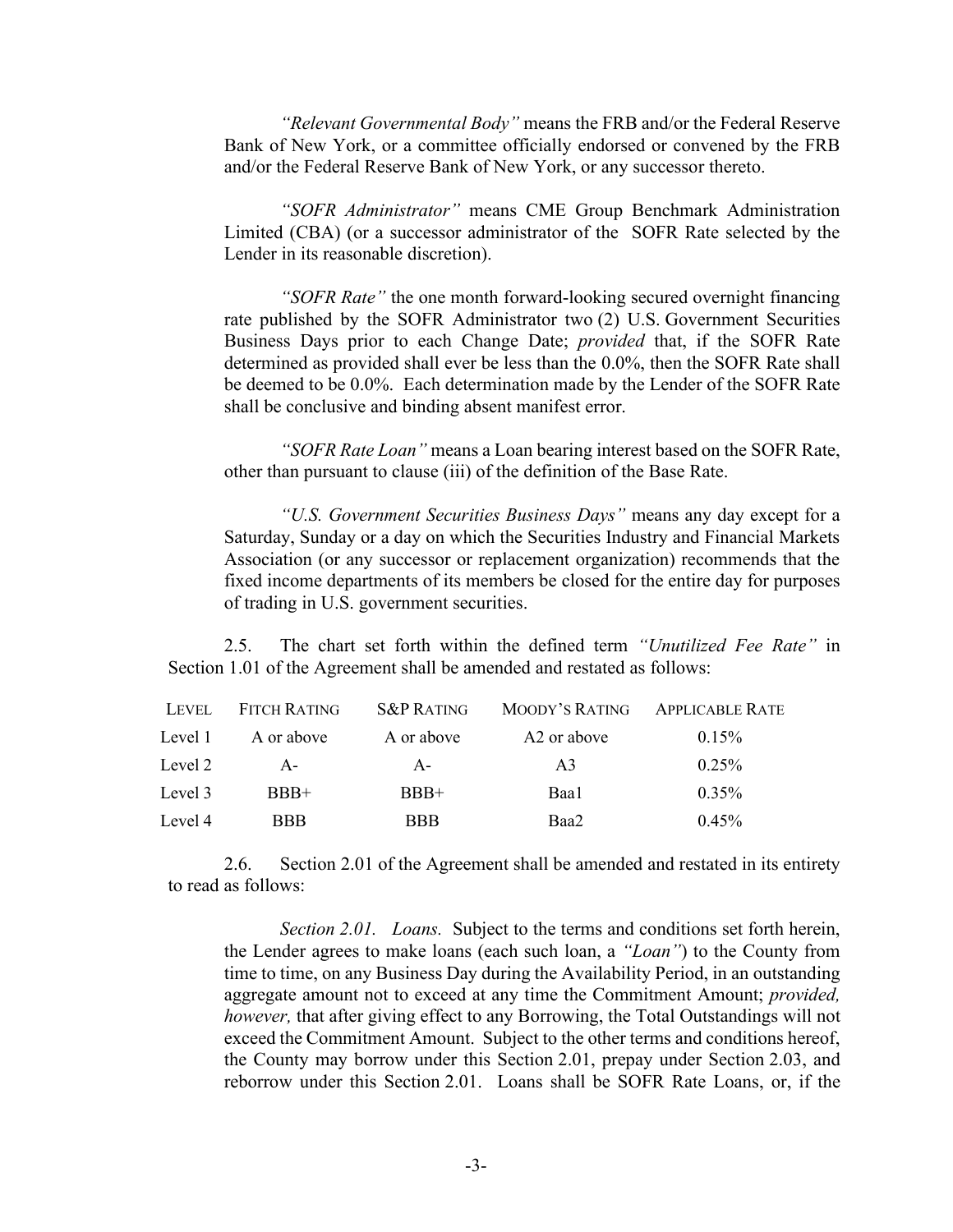Lender has notified the County that the SOFR Rate is unavailable in accordance with Section 3.03 or 3.04 hereof, Floating Rate Loans, as further provided herein.

2.7. Section 2.02(a) and (c) of the Agreement shall be amended and restated in their entireties to read as follows:

(a) The County shall give a written Loan Notice to the Lender (which notice shall be irrevocable once given) by no later than 11:00 a.m. (Chicago time) on the date one (1) Business Day prior to the date on which the County requests the Lender to make a Loan hereunder. Each Loan Notice shall be signed by two Authorized Representatives of the County, specify the date of the Loan requested (which must be a Business Day) and the amount of such Loan. Unless the circumstances described in Section 3.03 or 3.04 have occurred, or unless otherwise mutually agreed to by both parties, each Loan shall be a SOFR Rate Loan. The County agrees that the Lender may rely upon any written notice given by any person the Lender in good faith believes is an Authorized Representative of the County without the necessity of independent investigation. The proceeds of each Loan shall be made available to the County in immediately available funds by wire transfer to the Authorized Account. Each Borrowing shall be in a principal amount of \$100,000 or a whole multiple of \$10,000 in excess thereof. Each Loan Notice shall specify (i) whether the County is requesting a new Borrowing or a conversion of Loans from one Type to the other, (ii) the requested date of the Borrowing or conversion, as the case may be (which shall be a Business Day), (iii) the principal amount of Loans to be borrowed or converted, and (iv) the Type of Loans to be borrowed or to which existing Loans are to be converted. If the County fails to specify a Type of Loan in a Loan Notice or if the County fails to give a timely notice requesting a conversion, then the applicable Loans shall be made as SOFR Rate Loans.

(c) *Loans Unavailable After Default.* During the existence of a Default or an Event of Default, no Loans may be requested as, or converted to, SOFR Rate Loans without the prior written consent of the Lender (which consent shall not be unreasonably withheld), and the Lender may demand that any or all of the then outstanding SOFR Rate Loans be converted immediately to Floating Rate Loans.

2.8. Section 2.06(a) and (b) of the Agreement shall be amended and restated in their entireties to read as follows:

(a) *SOFR Rate Loans.* Subject to the provisions of subsection (c) and the limitations on the Maximum Rate set forth in Section 2.12 below, each SOFR Rate Loan will bear interest on the outstanding principal amount thereof at a rate per annum equal to the sum of (A) the SOFR Rate as in effect from time to time, *plus* (B) the Applicable Rate, as in effect from time to time, from the date such Loan is advanced or created by conversion from a Floating Rate Loan, until maturity (whether by acceleration or otherwise). The SOFR Rate shall be reset on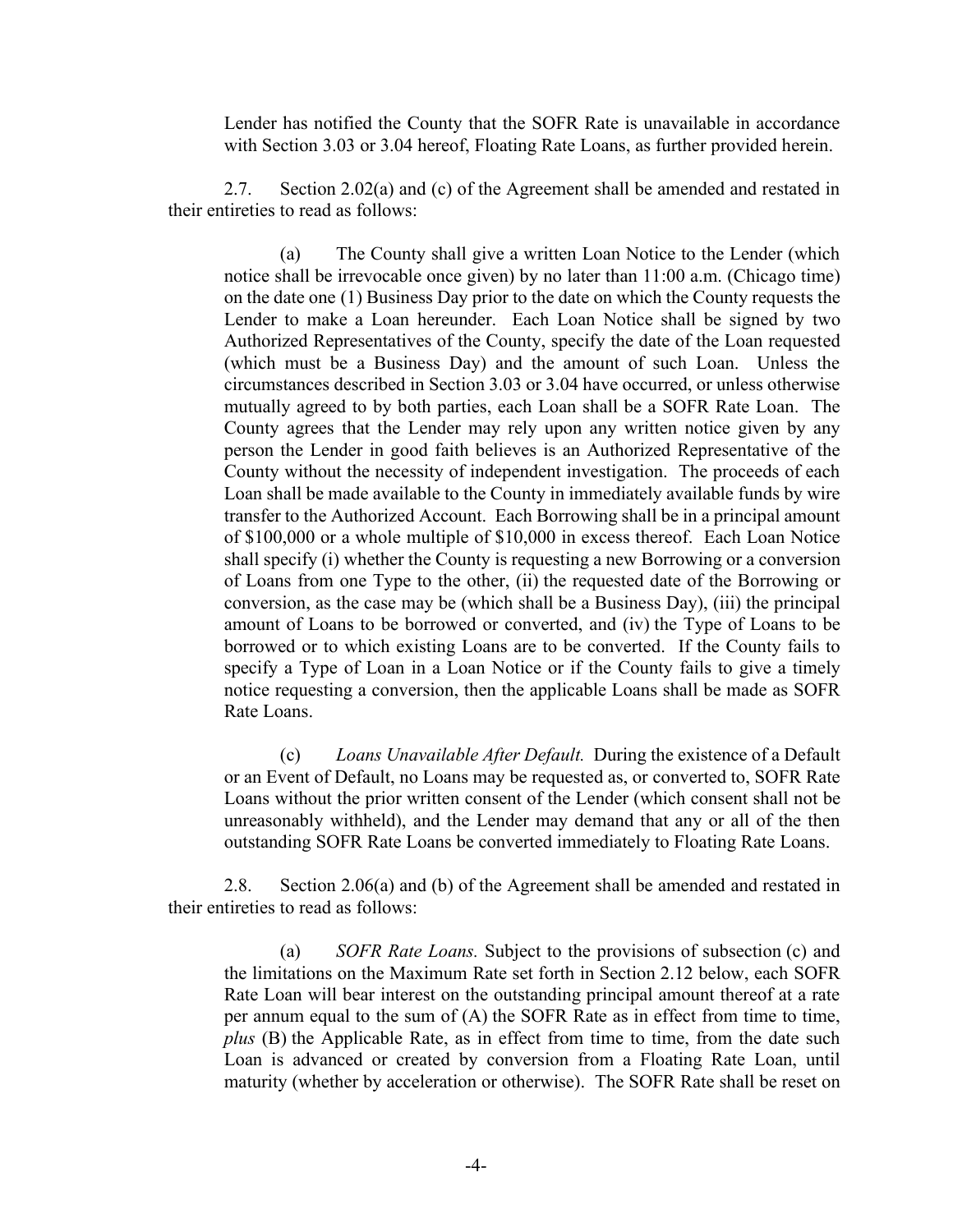the first day of each month (herein, each a *"Change Date"*) and remain in effect until the next Change Date.

(b) *Floating Rate Loan*s. If the Lender has given the County the notice specified in Section 3.03 or 3.04 hereof, and the parties, after good faith negotiations, have not agreed to a comparable index rate within three (3) Business Days of delivery of such notice, subject to the provisions of subsection (c) below all SOFR Rate Loans shall thereafter bear interest with reference to the Floating Rate and be converted to Floating Rate Loans, and thereafter, the County may only request Floating Rate Loans hereunder. Subject to the limitations on the Maximum Rate set forth in Section 2.12 hereof, the outstanding principal balance of each Floating Rate Loan shall bear interest at the rate per annum equal to the Floating Rate as in effect from time to time, plus the Applicable Rate as in effect from time to time, from the date such Loan is advanced or created by conversion from a SOFR Rate Loan, until maturity (whether by prepayment, acceleration or otherwise). Any change in the interest rate on the Floating Rate Loans resulting from a change in the Floating Rate shall be effective on the date of the relevant change in the Floating Rate.

2.9. Section 2.08 of the Agreement shall be amended and restated in its entirety to read as follows:

*Section 2.08. Computation of Interest and Fees.* All computations of interest for SOFR Rate Loans will be made on the basis of a year of three hundred sixty (360) days for the actual number of days elapsed. All computations of fees and interest on Floating Rate Loans will be made on the basis of a year of three hundred sixty-five (365) days and actual days elapsed. Interest will accrue on each Loan for the day on which the Loan is made, and shall not accrue on a Loan, or any portion thereof, for the day on which the Loan or such portion is paid; *provided* that any Loan that is repaid on the same day on which it is made shall, subject to Section 2.10, bear interest for one day. Each determination by the Lender of an interest rate or fee hereunder will be conclusive and binding for all purposes, absent manifest error.

2.10. Section 3.03 of the Agreement shall be amended and restated in its entirety to read as follows:

*Section 3.03. Illegality.* (a) If, on or prior to the Change Date for any SOFR Rate Loan:

(i) the Lender determines (which determination shall be conclusive and binding absent manifest error) that adequate and reasonable means do not exist for ascertaining the SOFR Rate pursuant to the definition thereof; or

(ii) the Lender determines (which determination shall be conclusive and binding on the County) that the introduction of any change in law or the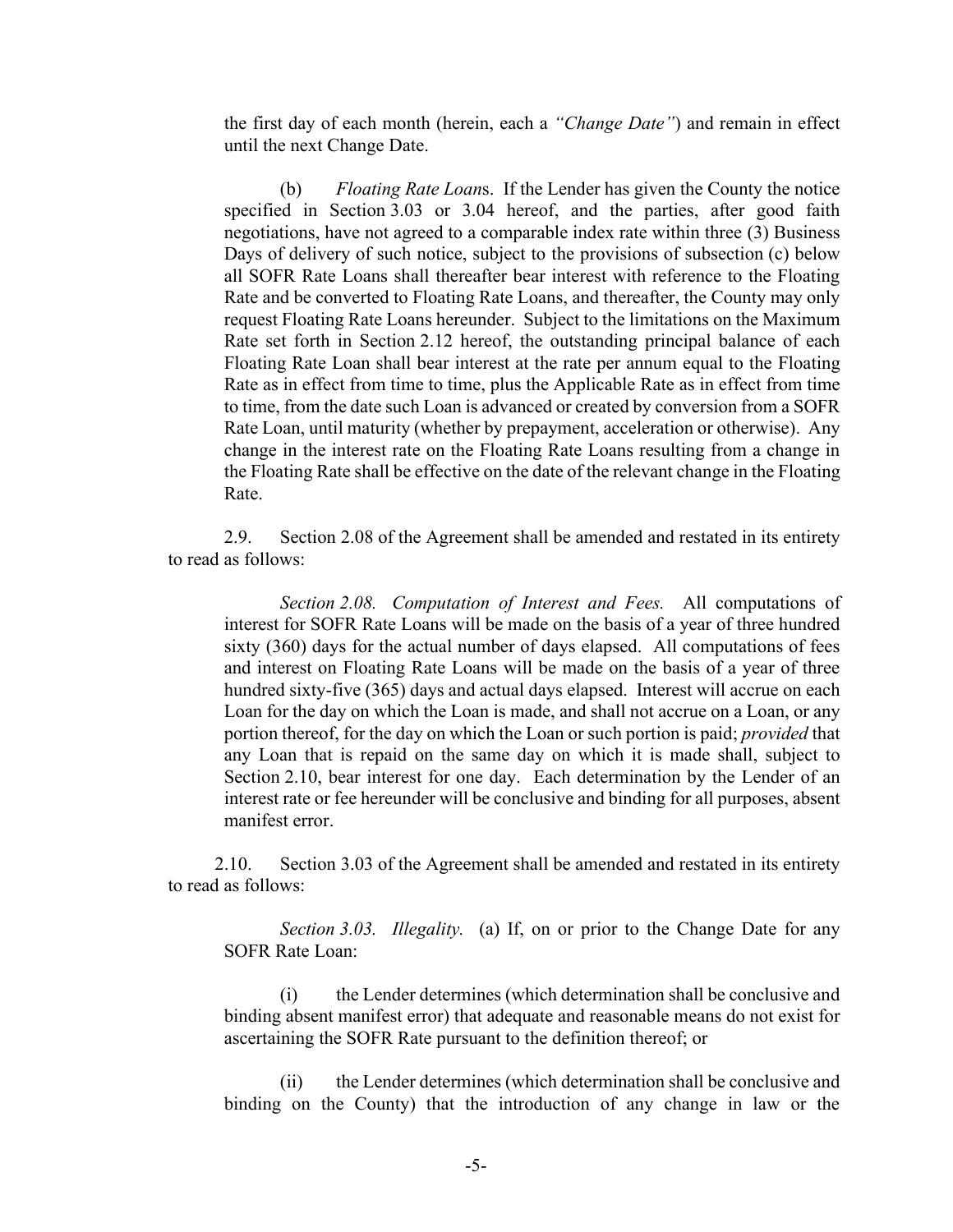interpretation of any law, rule, regulation or guidance (whether or not having the force of law) makes it unlawful, or the Lender or any other Governmental Authority having jurisdiction over the Lender assert it as unlawful for the Lender to maintain SOFR Rate Loans; or

(iii) the Lender determines (i) the SOFR Rate will not adequately and fairly reflect the cost to the Lender of making or maintaining a SOFR Rate Loan or (ii) the making or funding of a SOFR Rate Loan has become impracticable;

then the Lender shall give notice thereof to an Authorized Representative by telephone (accompanied with a fax or email to such Authorized Representative if notice is given by telephone), fax or through an electronic system including, without limitation, email, as promptly as practicable thereafter and, until the Lender notifies the County that the circumstances giving rise to such notice no longer exist, (A) each SOFR Rate Loan shall be repaid or converted to bear interest at the Floating Rate on the next Change Date, and (B) any request for a Loan shall be deemed to request a loan bearing interest at the Floating Rate.

2.11. Section 3.04 of the Agreement shall be amended and restated in its entirety to read as follows:

*Section 3.04. Benchmark Replacement*. (a) After the occurrence of a Benchmark Transition Event, the Lender may make technical, administrative or operational changes to this Agreement and may make adjustments to interest rate spreads to reflect the adoption of and implementation of the substitute index rate and to permit the administration thereof by Lender, and any amendments to this Agreement and any other Loan Document reflecting such changes will become effective without any further action or consent of any other party to this Agreement or any other Loan Document.

2.12. Exhibit A (Form of Loan Notice) to the Agreement shall be amended and restated in its entirety as attached hereto as Exhibit A.

3. *Representations and Warranties*. To induce the Lender to enter into this Amendment, the County represents and warrants as follows:

3.1. *Incorporation of Representations and Warranties from the Agreement*. The representations and warranties of the County contained in the Agreement and each of the Loan Documents are true and correct in all material respects at and as of the date hereof (except to the extent specifically made with regard to a particular date in which case such representations and warranties shall be true and correct as of such date).

3.2. *Absence of Default*. After giving effect to this Amendment, no Default or Event of Default with respect to the Agreement will exist or will be continuing.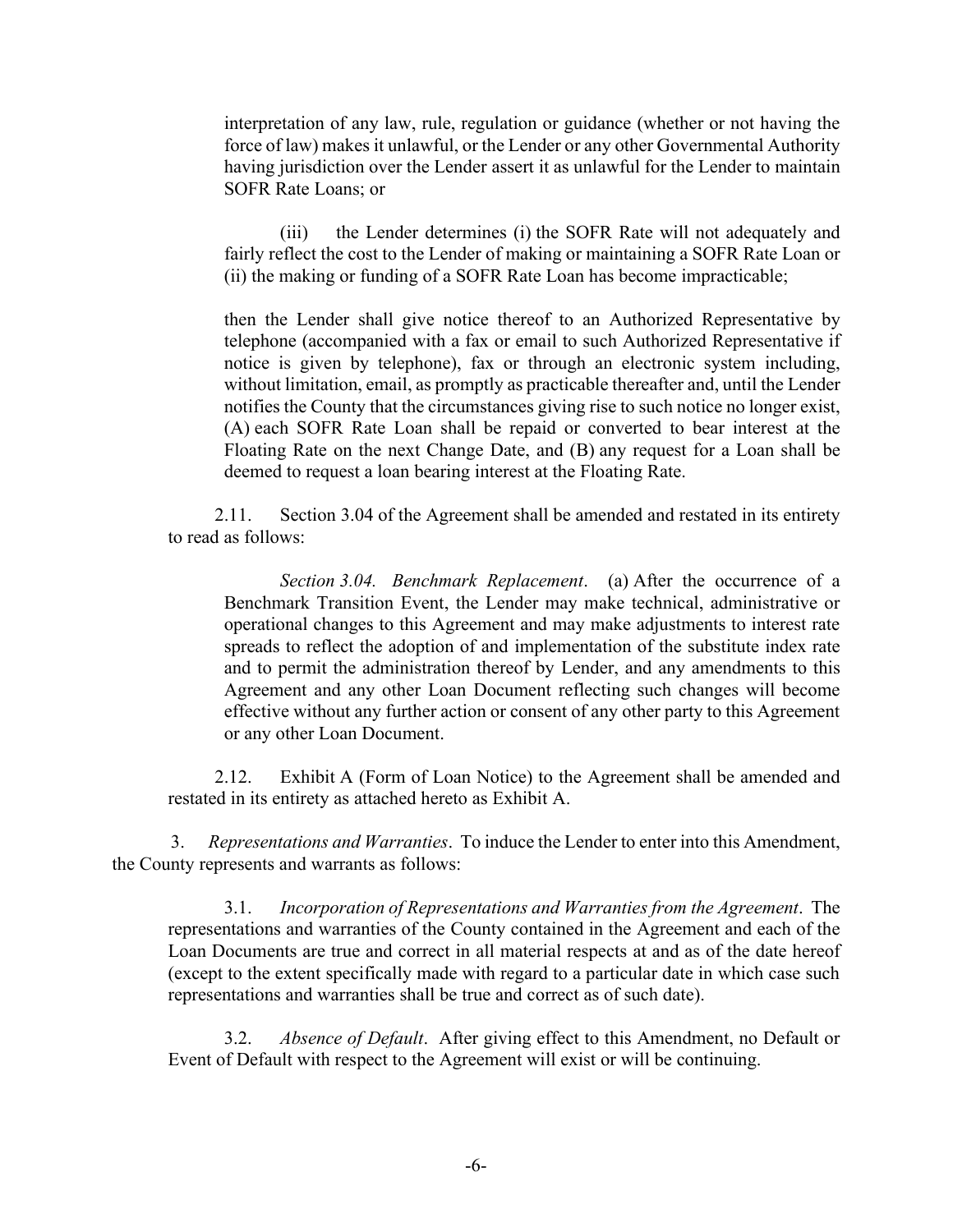3.3. *Power and Authority*. The County has the requisite corporate power and authority to execute, deliver and perform the terms and provisions of this Amendment and the Amended Note (as hereinafter defined) and the Agreement, as amended hereby, and has taken all necessary action to authorize the execution, delivery and performance by it of this Amendment and the Agreement as amended hereby and the Amended Note.

3.4. *Binding Obligation*. This Amendment and the Amended Note have been duly executed and delivered by the County and the Agreement, as amended hereby, and the Amended Note constitute the legal, valid and binding obligations of the County, enforceable against it in accordance with their terms, except as the enforcement thereof may be subject to the effect of any applicable bankruptcy, insolvency, reorganization, moratorium or similar laws affecting creditors' rights generally and general principles of equity (regardless of whether enforcement is sought in equity or at law).

4. *Conditions Precedent.* This Amendment and the Amended Note shall be deemed effective as of the Amendment Effective Date subject to the satisfaction of or waiver by the Lender of all of the following conditions precedent:

4.1. Delivery by the County of an executed counterpart of this Amendment and the Amended Note dated the date hereof (the *"Amended Note"*).

4.2. Payment by the County on the date hereof of the reasonable legal fees and expenses of counsel to the Lender.

4.3. An incumbency certificate for the authorized signer of this Amendment and the Amended Note.

4.4. A certified copy of the ordinance of the Board of Commissioners of the County authorizing the execution and delivery of this Amendment and the Amended Note.

4.5. An opinion of counsel to the County in form and substance satisfactory to the Lender and its counsel.

4.6. All other legal matters pertaining to the execution and delivery of this Amendment shall be satisfactory to the Lender and its counsel.

5. *Full Force and Effect*. Except as specifically amended by this Amendment, the Agreement shall continue in full force and effect. The parties hereby acknowledge and agree that any term or provision of any of the Loan Documents which refers to the Agreement shall be deemed to refer to the Agreement, as amended by this Amendment.

6. *Effect Limited*. The amendments set forth above shall be limited precisely as written and shall not be deemed to be amendments to any other transaction or of any other term or condition of the Agreement or any of the Loan Documents.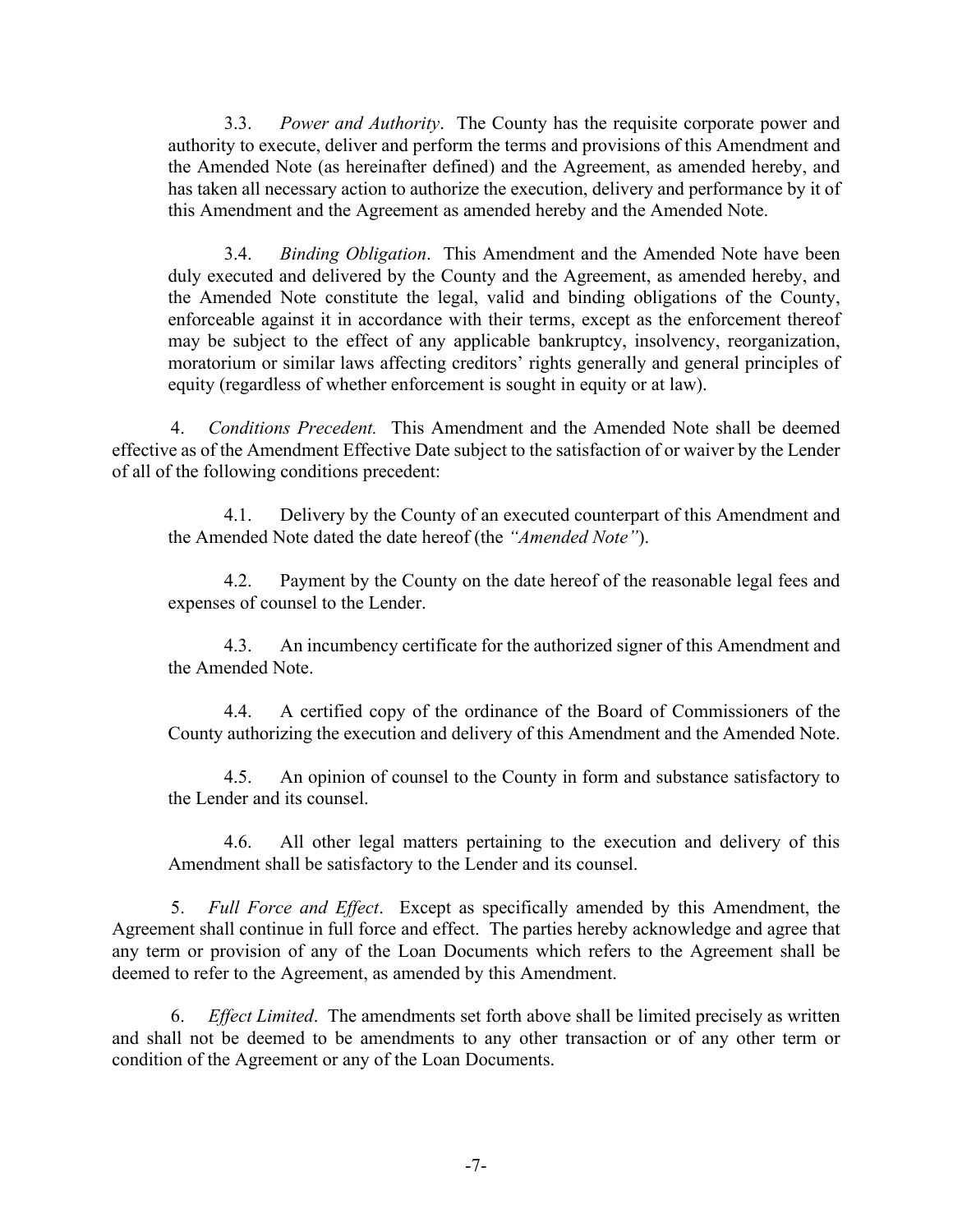7. *Counterparts*. This Amendment may be executed in one or more counterparts, each of which shall constitute an original but all of which when taken together shall constitute but one agreement.

8. *Governing Law*. THIS AMENDMENT SHALL BE GOVERNED BY, AND CONSTRUED IN ACCORDANCE WITH, THE LAWS OF THE STATE OF ILLINOIS.

[SIGNATURE PAGE TO FOLLOW]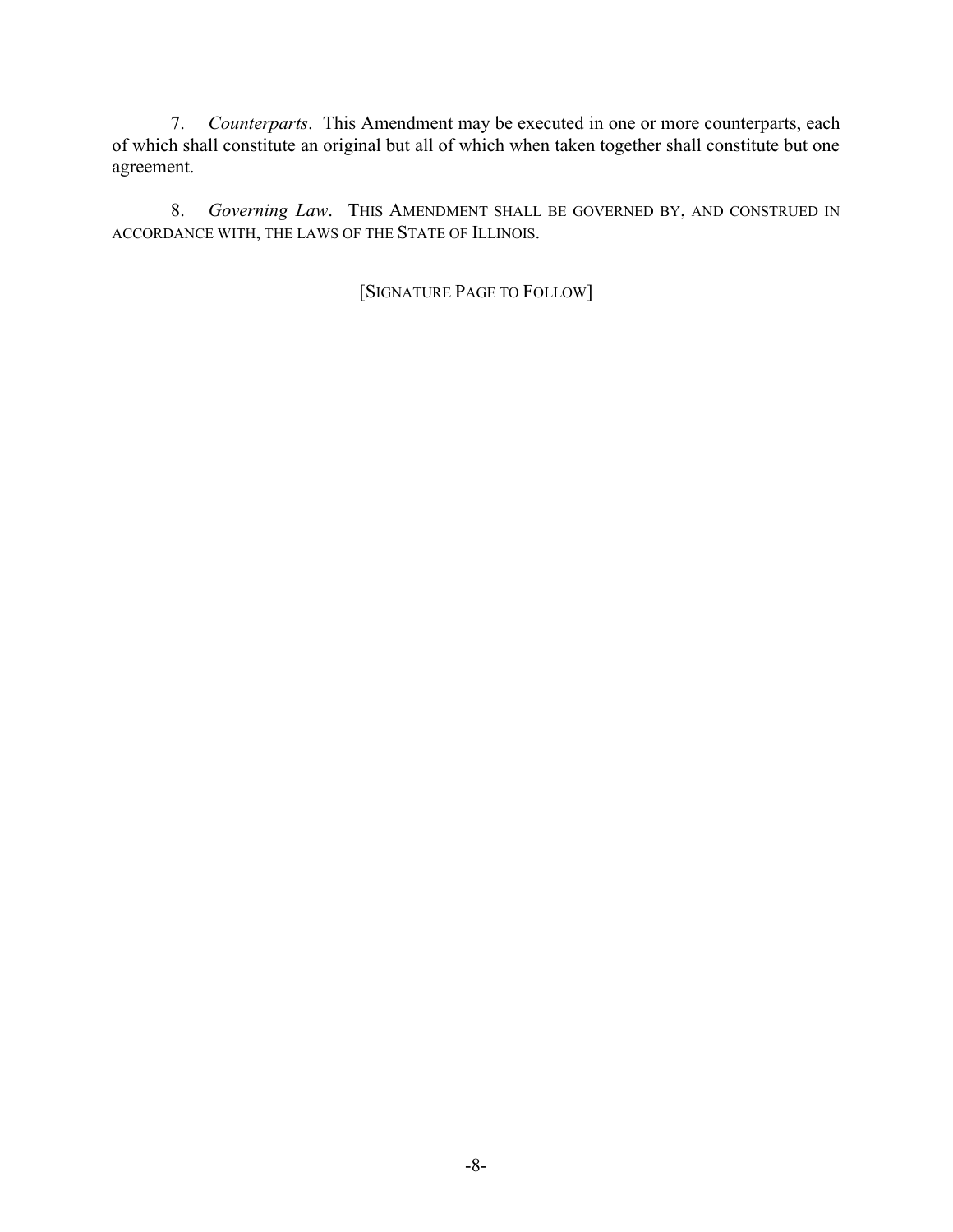IN WITNESS WHEREOF, the parties hereto have caused this Amendment to be duly executed and delivered as of the date first above written.

THE COUNTY OF COOK, ILLINOIS

By: Name: Ammar Rizki

Title: Chief Financial Officer

ATTEST: ين By: Yarbrough Name: Káren A County Clerk Titles

### **BMO HARRIS BANK N.A.**

 $\mathbf{By:}$ 

Mark Mitrovich Name: Title: Director

Signature Page to Third Amendment to Revolving Credit Agreement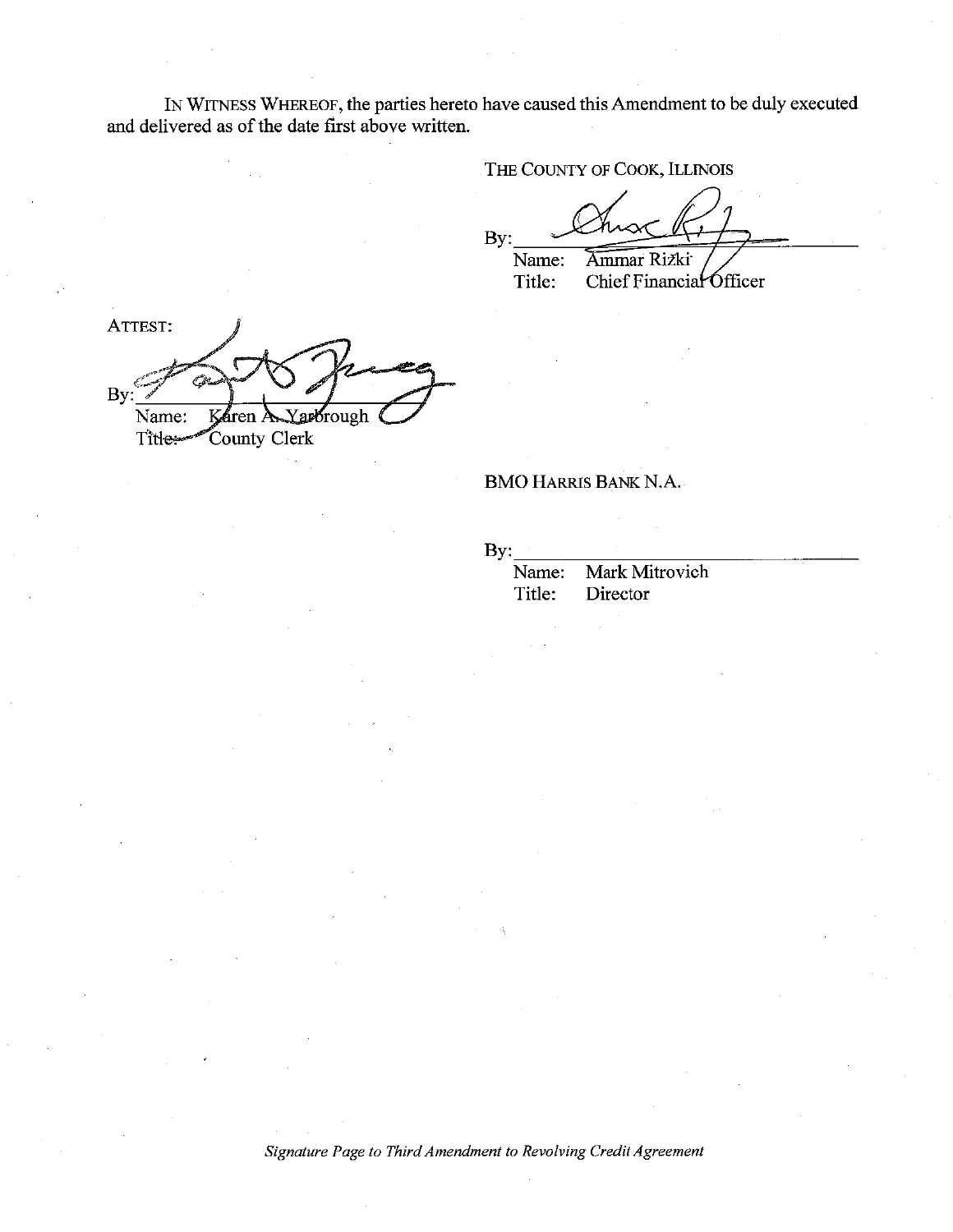**BMO HARRIS BANK N.A.** 

Tuttorite  $By:$ 

Name: Mark Mitrovich Title: Director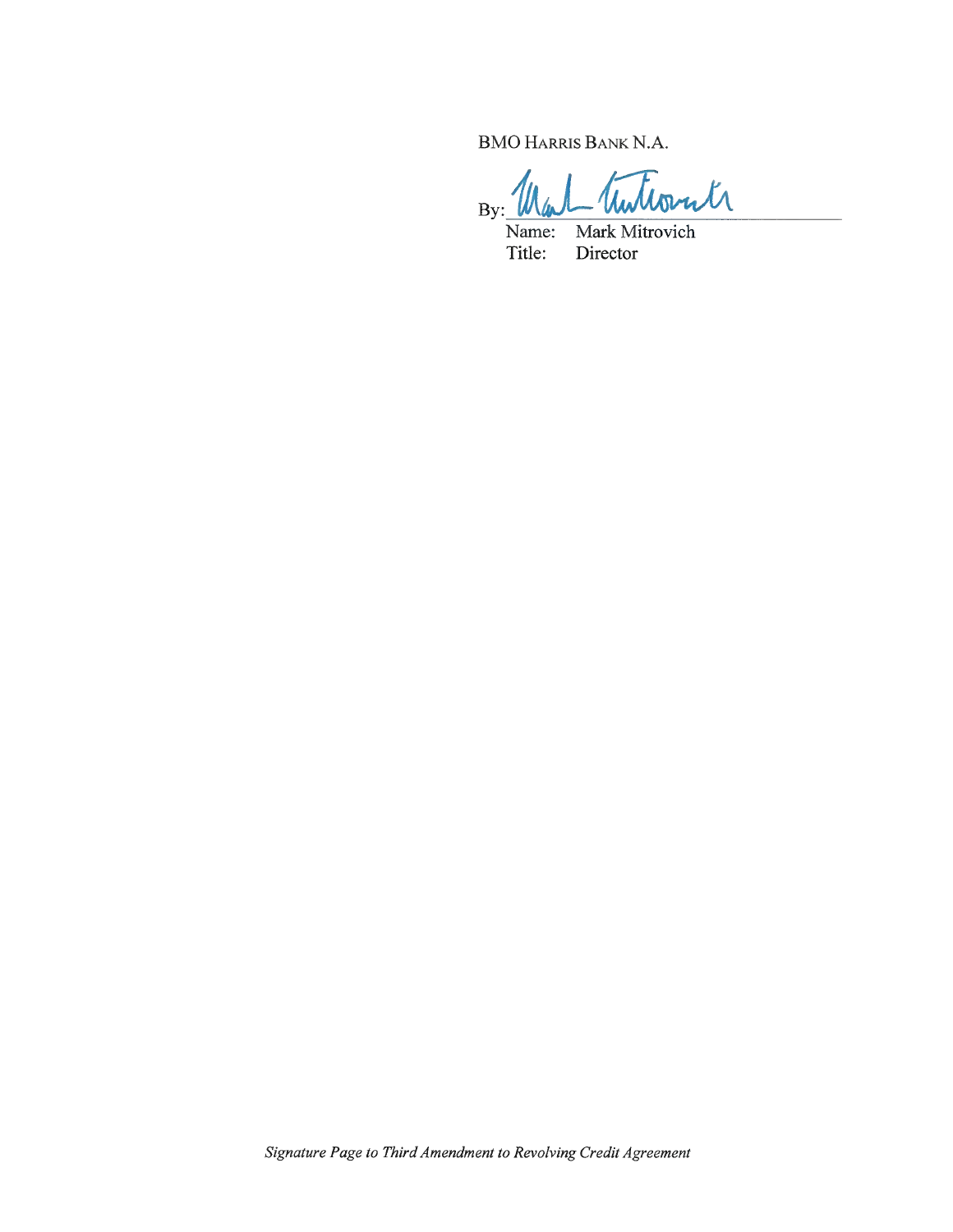# **EXHIBIT A**

### **FORM OF LOAN NOTICE**

Date: \_\_\_\_\_\_\_\_\_\_\_, 20\_\_\_\_

To: BMO Harris Bank N.A. 111 West Monroe Street Chicago, Illinois 60603 Attention: Jimmy Chin

Ladies and Gentlemen:

Reference is made to that certain Revolving Credit Agreement, dated as of February 25, 2016 (as amended, restated, extended, supplemented or otherwise modified in writing from time to time, the *"Agreement;"* the terms defined therein being used herein as therein defined), between The County of Cook, Illinois (the *"County"*), and BMO Harris Bank N.A. (the *"Lender"*).

The undersigned are Authorized Representatives of the County and hereby request (select one):

 $\Box$  A Borrowing of Loans  $\Box$  A conversion of Loans

- 1. On  $(a \text{ Business Day}).$
- 2. In the amount of  $\frac{1}{2}$ .
- 3. Comprised of **[Type of Loan Requested][SOFR Rate][Floating Rate]**
- 4. To the Authorized Account of the County.